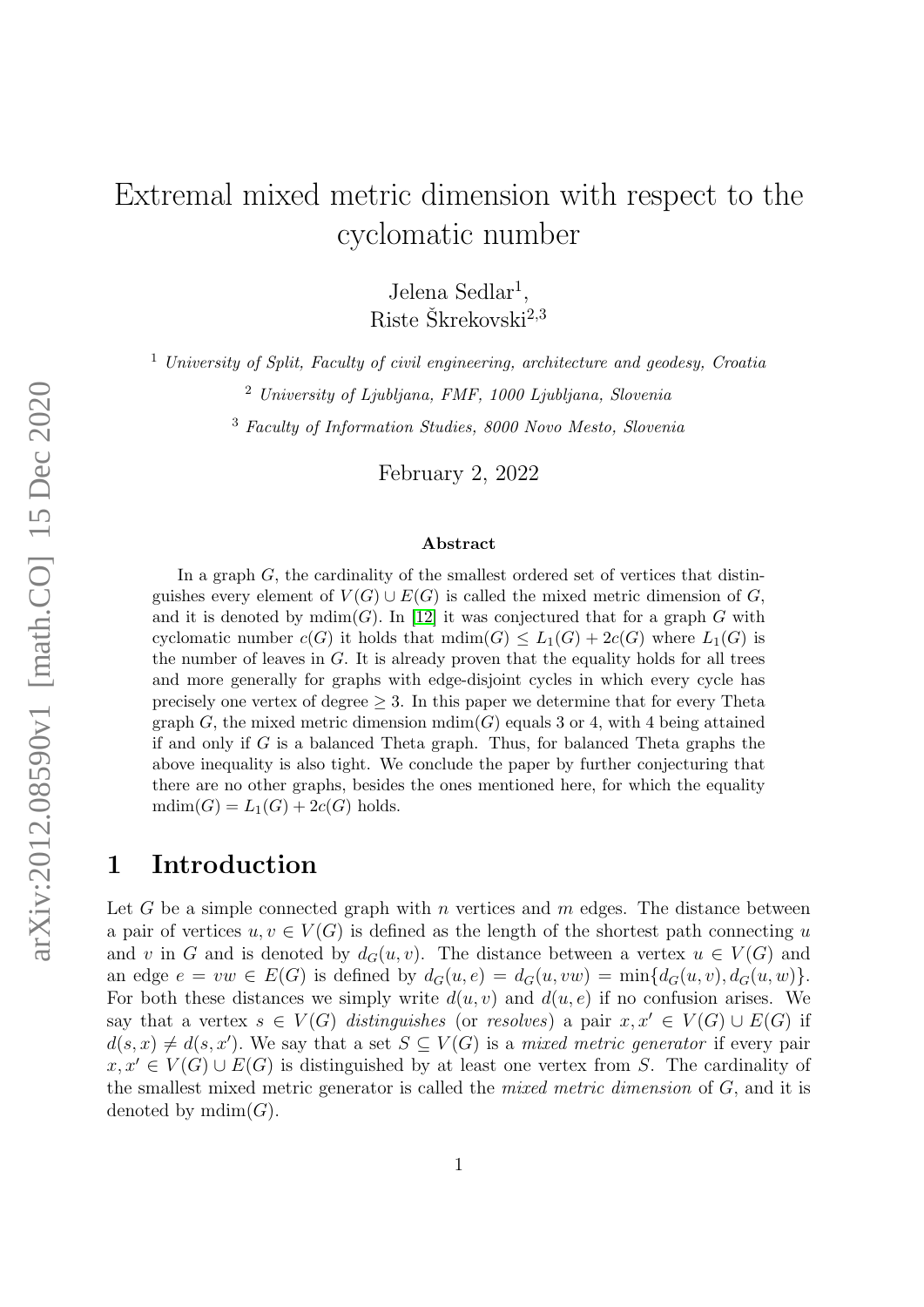The notion of the mixed metric dimension is the natural generalization of the notions of the vertex metric dimension and the edge metric dimension which are defined as the cardinality of the smallest set of vertices which distinguishes all pairs of vertices and all pairs of edges respectively. The notion of vertex metric dimension for graphs was independently introduced by [\[3\]](#page-12-0) and [\[13\]](#page-13-1), under the names resolving sets and locating sets, respectively. Even before, this notion was introduced for the realm of metric spaces [\[1\]](#page-12-1). The concept of vertex metric dimension was recently extended from resolving vertices to resolving edges of a graph by Kelenc, Tratnik and Yero [\[5\]](#page-12-2), which lead to the definition of the edge metric dimension. Finally, it was further extended to resolving mixed pairs of edges and vertices by Kelenc, Kuziak, Taranenko, and Yero [\[6\]](#page-12-3) which resulted with the notion of the mixed metric dimension. All these variations of metric dimensions attracted interest (see [\[9,](#page-12-4) [11,](#page-12-5) [12,](#page-13-0) [15,](#page-13-2) [16\]](#page-13-3)), while for a wider and systematic introduction of the topic metric dimension that encapsulates all three above mentioned variations, we recommend the PhD thesis of Kelenc [\[4\]](#page-12-6).

In literature, among other questions, the mixed metric dimension of trees, unicyclic graphs and graphs with edge disjoint cycles was studied. Denoting by  $L_1(G)$  the number of leaves in a graph  $G$ , we first cite the following result from [\[6\]](#page-12-3).

<span id="page-1-0"></span>**Proposition 1** For every tree  $T$ , it holds

$$
\mathrm{mdim}(T)=L_1(T).
$$

A graph in which all cycles are pairwise edge disjoint is called a cactus graph. Having that in mind, the following results were proven in [\[12\]](#page-13-0), first for unicyclic graphs and after for all cactus graphs.

<span id="page-1-1"></span>**Theorem 2** Let  $G \neq C_n$  be a cactus graph with c cycles. Then

$$
\mathrm{mdim}(G) \le L_1(G) + 2c,
$$

and the upper bound is attained if and only if every cycle in G has exactly one vertex of  $degree \geq 3$ .

The cyclomatic number of a graph G is defined by  $c(G) = m - n + 1$ . As the number of cycles in trees and graphs with edge disjoint cycles equals the cyclomatic number, this lead the authors of [\[12\]](#page-13-0) to make the following conjecture.

<span id="page-1-3"></span>**Conjecture 3** Let  $G \neq C_n$  be a graph,  $c(G)$  its cyclomatic number, and  $L_1(G)$  the number of leaves in G. Then

<span id="page-1-2"></span>
$$
\text{mdim}(G) \le L_1(G) + 2c(G). \tag{1}
$$

Notice that Proposition [1](#page-1-0) and Theorem [2](#page-1-1) imply that the equality in [\(1\)](#page-1-2) holds for all cactus graphs in which every cycle has precisely one vertex of degree  $\geq 3$  (this includes all trees and unicyclic graphs with precisely one vertex on the cycle with degree  $> 3$ ). A natural question that arises is - are there any other graphs for which the equality in [\(1\)](#page-1-2) holds? In this paper we will try to further clarify this question.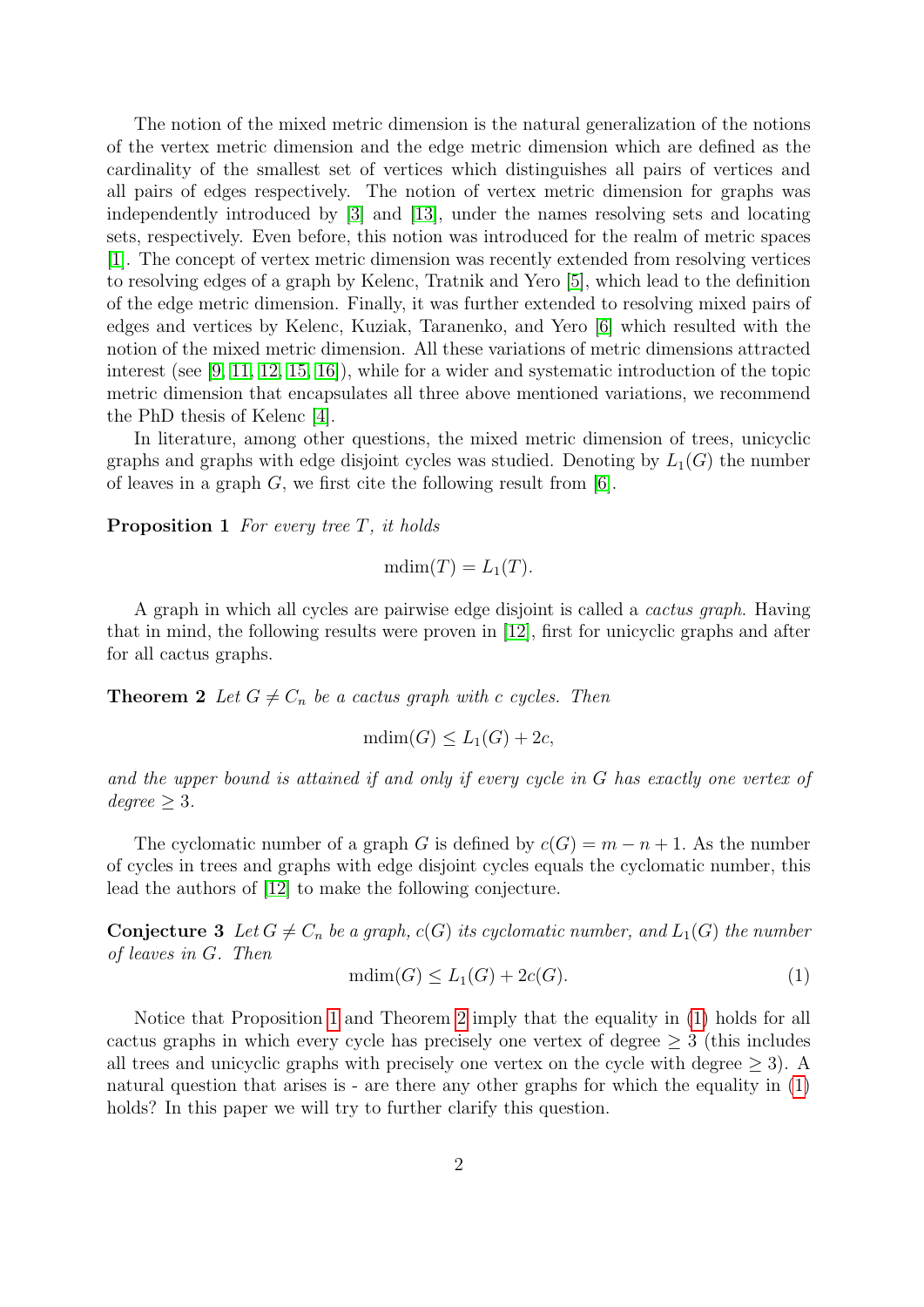## 2 Preliminaries

The (vertex) connectivity  $\kappa(G)$  of a graph G is the minimum size of a vertex cut, i.e. any subset of vertices  $S \subseteq V(G)$  such that  $G - S$  is disconnected or has only one vertex. We say that a graph G is k-connected if  $\kappa(G) \geq k$ . As we are going to study the graphs for which the equality in [\(1\)](#page-1-2) holds, it is useful to state the following result from [\[12\]](#page-13-0).

<span id="page-2-2"></span>**Proposition 4** Let G be a 3-connected graph. Then  $\text{mdim}(G) < 2c(G)$ .

This proposition implies that equality in [\(1\)](#page-1-2) may hold only for graphs with  $\kappa(G) = 1$ (beside cactus graphs in which every cycle has precisely one vertex of degree  $\geq 3$ ) and  $\kappa(G) = 2$ . A class of graphs with  $\kappa(G) = 2$  which will be of interest to us are so called Theta graphs.

We say that a graph G is a Theta graph or a  $\Theta$ -graph if G is a graph with two vertices  $u$  and  $v$  of degree 3 and all other vertices in  $G$  are of degree 2. We say that a Theta graph G is balanced if the lengths of all three paths connecting u and v differ by at most 1, otherwise we say that G is *unbalanced*. In this paper we will prove that the equality in [\(1\)](#page-1-2) holds also for balanced Theta graphs. But, before we show that, we need to introduce the following notion which will be of use to us in the sequel.

Let G be a graph and let  $S \subseteq V(G)$  be a set of vertices of a graph G. Any shortest path between two vertices from  $S$  is called a  $S$ -closed path. Let  $x$  and  $x'$  be a pair of elements from the set  $V(G) \cup E(G)$ . We say that a pair x and x' is enclosed by S if there is a S-closed path containing x and x'. We say that a pair x and x' is half-enclosed by S if there is a vertex  $s \in S$  such that a shortest path from s to x contains  $x'$  or a shortest path from  $s$  to  $x'$  contains  $x$ .

<span id="page-2-1"></span>**Observation 5** Let G be a graph, let  $S \subseteq V(G)$  be a set of vertices in G and let x and x' be a pair of elements from the set  $V(G) \cup E(G)$ . If x and x' are enclosed by S, then x and  $x'$  are distinguished by S. If x and x' are half-enclosed by S then x and x' are distinguished by  $S$  in all cases except possibly when x and  $x'$  are a pair consisting of a vertex and an edge which are incident to each other.

We say that a subgraph  $H$  of a graph  $G$  is an *isometric* subgraph, if for any two vertices  $u, v \in V(H)$  it holds that  $d_H(u, v) = d_G(u, v)$ . The following notation for paths is used. Suppose that P is a path and  $u, v \in V(P)$ , then by  $P[u, v]$  we denote the subpath of P connecting vertices u and v, while by  $P(u, v)$  we denote  $P[u, v] - \{u, v\}$ . Notions  $P[u, v]$  and  $P(u, v]$  are also used and they denote the subpaths where only one of the end-vertices of  $P[u, v]$  is excluded.

### 3 Balanced Theta graphs

<span id="page-2-0"></span>Notice that every Theta graph G has the cyclomatic number  $c(G) = 2$ . Also, for every Theta graph G the number of leaves equals zero, i.e.  $L_1(G) = 0$ . Therefore, for a Theta graph G, the equality in [\(1\)](#page-1-2) will hold if and only if  $\text{mdim}(G) = 4$ . In this section we will show that for balanced Theta graphs precisely that holds, i.e.  $\text{mdim}(G) = 4$  if and only if a Theta graph  $G$  is balanced. First we need the following lemma.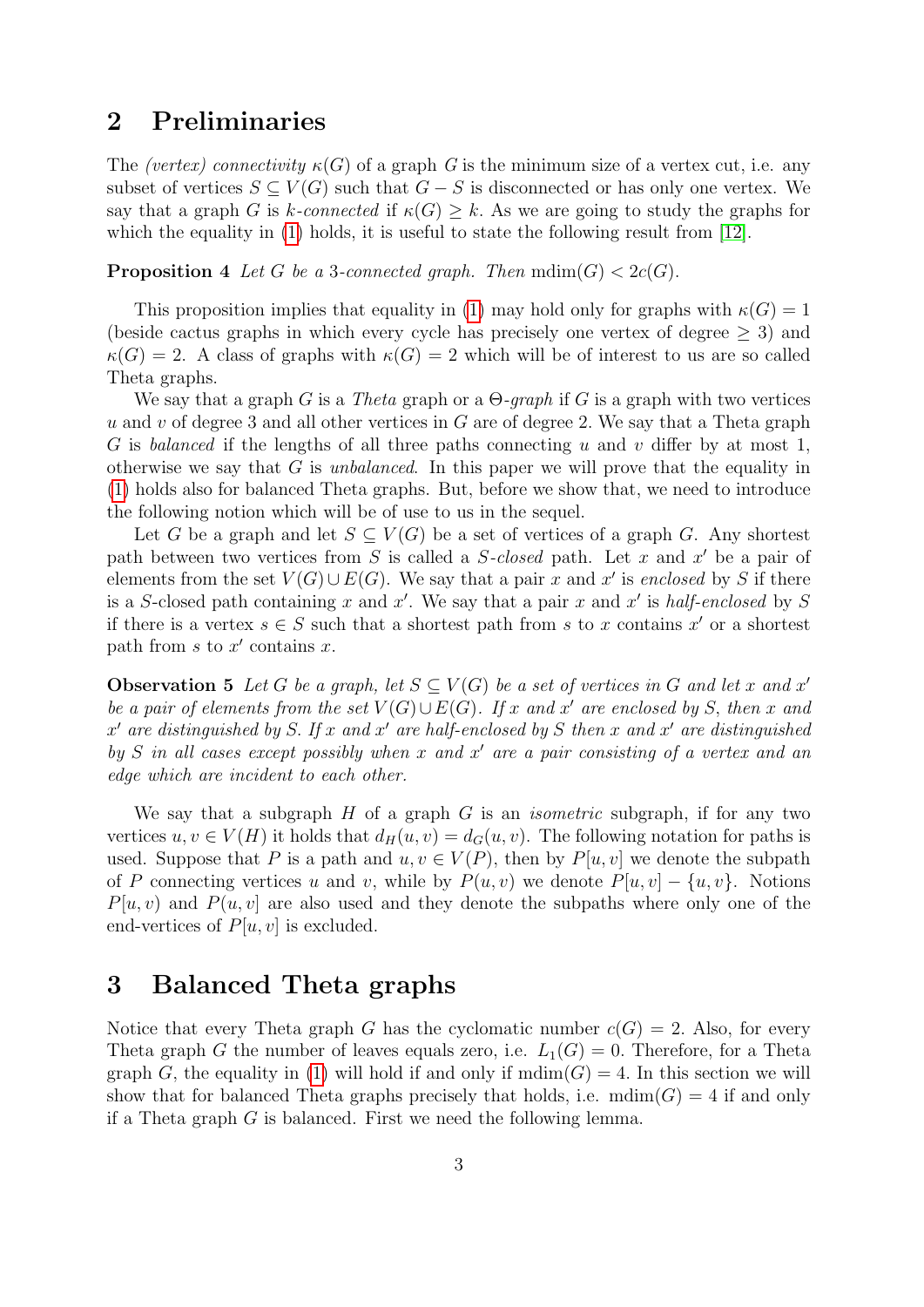**Lemma 6** Let G be a balanced Theta graph with vertices u and v of degree 3. Let  $S \subseteq$  $V(G)$  be a set of vertices in G such that  $|S| = 3$  and S contains precisely one internal vertex from each of the three distinct paths connecting vertices u and v. Then S is not a mixed metric generator in G.

**Proof.** Let  $P_1$ ,  $P_2$  and  $P_3$  denote the three distinct paths in G connecting vertices u and v. For a pair of vertices  $v_1 \in P_i$  and  $v_2 \in P_j$ , where  $i \neq j$ , we denote by  $d_u(v_1, v_2)$ (resp.  $d_v(v_1, v_2)$ ) the length of the shortest path connecting vertices  $v_1$  and  $v_2$  and which contains vertex u (resp. v). By  $C_{ij}$  we denote the cycle induced by paths  $P_i$  and  $P_j$ . Let  $S = \{s_1, s_2, s_3\}$  be a set of vertices which contains precisely one internal vertex from each of the three distinct paths connecting vertices  $u$  and  $v$ , where the elements of  $S$  are denoted so that  $s_i$  belongs to  $P_i$ . Let  $P_{ij}$  and  $P'_{ij}$  be the two internally vertex disjoint paths connecting vertices  $s_i$  and  $s_j$ , which induce the cycle  $C_{ij}$ , denoted so that  $|P_{ij}| \leq |P'_{ij}|$ . If  $P_{12}$  and  $P_{13}$  do not share any other vertex besides  $s_1$ , then either  $P_{12}$  and  $P_{23}$  share it or  $P_{13}$  and  $P_{23}$  do. Therefore, at least one pair of paths  $P_{ij}$  shares one more vertex besides vertices from S, say  $P_{12}$  and  $P_{13}$ .

Next, we distinguish the following three cases.

**Case 1:**  $|P_{12}|$  <  $|P'_{12}|$  and  $|P_{13}|$  <  $|P'_{13}|$ . In this case let w be the neighbor of  $s_1$  not contained in paths  $P_{12}$  and  $P_{13}$ , then  $s_1$  and  $s_1w$  are not distinguished by S, so S is not a mixed metric generator.

**Case 2:**  $|P_{12}| = |P'_{12}|$  and  $|P_{13}| = |P'_{13}|$ . In this case two edges incident to  $s_1$  are not distinguished by  $S$ , so  $S$  cannot be a mixed metric generator.

**Case 3:**  $|P_{12}| = |P'_{12}|$  and  $|P_{13}| < |P'_{13}|$ . First notice that  $|P_{12}| = |P'_{12}|$  implies that the cycle  $C_{12}$  is even and the pair of vertices  $s_1$  and  $s_2$  is an antipodal pair on  $C_{12}$ . Since G is a balanced Theta graph, the fact that  $C_{12}$  is even implies  $|P_1| = |P_2|$ . Therefore, u and v are also an antipodal pair on  $C_{12}$  and it holds that

<span id="page-3-0"></span>
$$
d(s_1, u) = d(s_2, v) \text{ and } d(s_1, v) = d(s_2, u). \tag{2}
$$

As we assumed that  $P_{12}$  and  $P_{13}$  share another vertex beside  $s_1$ , notice that precisely one of the vertices u and v, say v, belongs to both  $P_{12}$  and  $P_{13}$ .

Claim A. If  $d(s_1, v) > d(s_2, v)$ , then  $|P_{23}| < |P'_{23}|$ .

To prove Claim A, let us assume  $d(s_1, v) > d(s_2, v)$ . Then [\(2\)](#page-3-0) promptly implies  $d(s_1, u)$  $d(s_2, u)$ . Also, since  $P_{13}$  leads through the vertex v, we have

$$
d(s_1, v) + d(v, s_3) \le d(s_1, u) + d(u, s_3).
$$

Therefore, we obtain

$$
d_v(s_2, s_3) = d(s_2, v) + d(v, s_3) < d(s_1, v) + d(v, s_3)
$$
  
\n
$$
\leq d(s_1, u) + d(u, s_3) < d(s_2, u) + d(u, s_3) = d_u(s_2, s_3).
$$

This means that  $P_{23}$  leads through v, while  $P'_{23}$  leads through u, and  $|P_{23}| < |P'_{23}|$ . So, the claim is proven.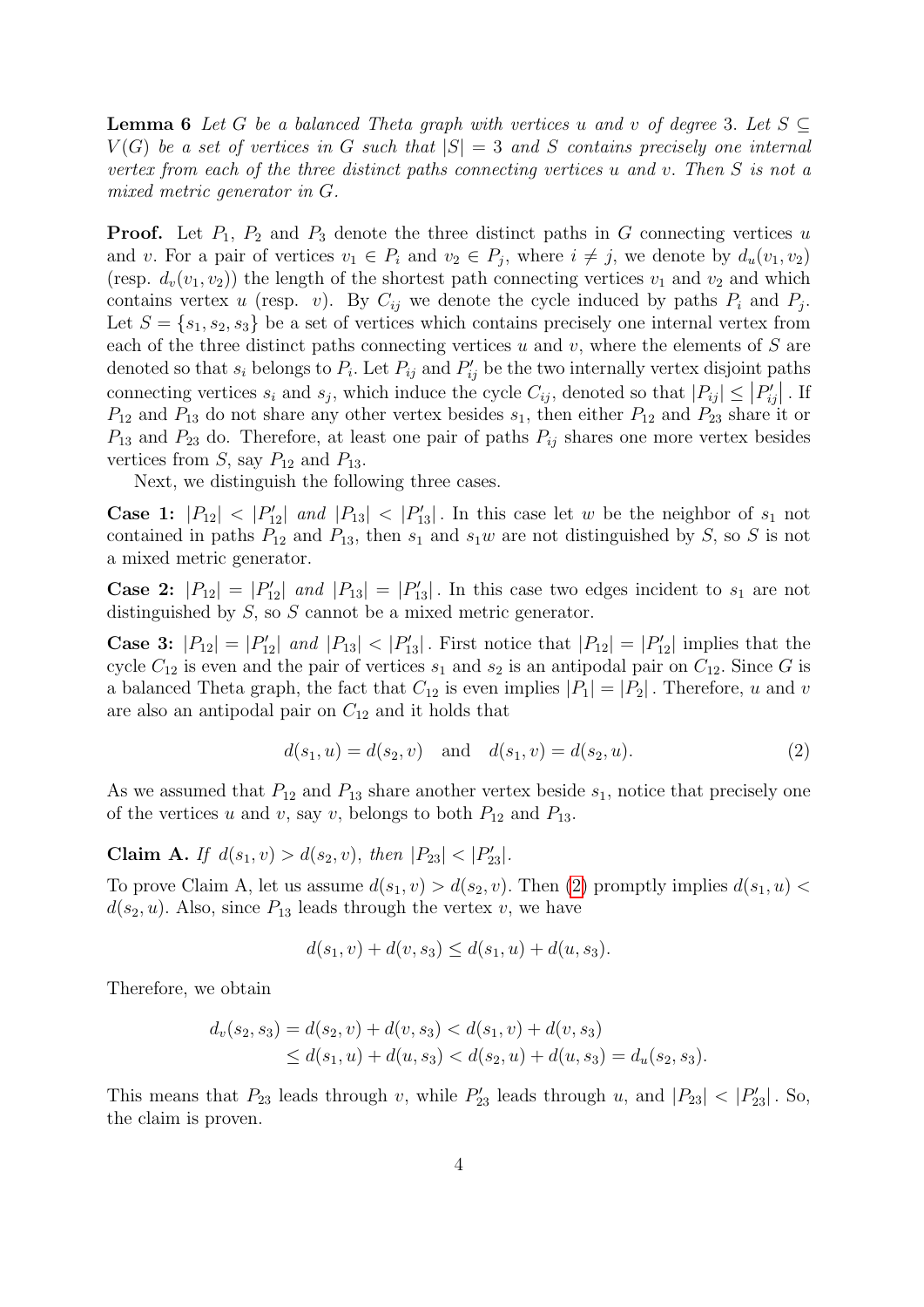In the light of Claim A, notice that either  $d(s_1, v) \leq d(s_2, v)$  or  $d(s_1, v) > d(s_2, v)$ . If  $d(s_1, v) > d(s_2, v)$ , then by Claim A we have  $|P_{23}| < |P'_{23}|$ , so switching indices 1 and 2 reduces this case to the case  $d(s_1, v) \leq d(s_2, v)$ . Therefore, without loss of generality, we may assume that  $d(s_1, v) \leq d(s_2, v)$ . From this and [\(2\)](#page-3-0) we immediately obtain

<span id="page-4-1"></span>
$$
d(s_1, v) \le d(s_2, v) = d(s_1, u). \tag{3}
$$

Therefore, there must exist a vertex  $v'$  on  $P_1$ , distinct from v, such that  $d(v, s_1) = d(s_1, v')$ . Let a and b be vertices on  $P_3$  such that  $d(v, a) = d(v, s_1)$  and  $d(u, b) = d(v, s_1)$ . This situation is illustrated by Figure [1](#page-4-0) a) and we will further consider the position of  $s_3$  on  $P_3$ .



<span id="page-4-0"></span>Figure 1: In the proof of Lemma [6:](#page-2-0) a) the position of vertices  $s_1, s_2, v', a$  and b; b) the contradictory path  $P_{13}$  when  $d(v, s_3) > d(v, b)$ ; c) the undistioguished pair  $s_3$  and  $s_3w$ when  $d(v, s_3) < d(v, a)$ .

Claim B. It holds that  $d(v, s_3) \leq d(v, b)$ .

Asume the contrary, i.e.  $d(v, s_3) > d(v, b)$  and notice that

$$
d_u(s_1, s_3) < |P_1| - d(v, s_1) + d(u, b) = |P_1|,
$$
  
\n
$$
d_v(s_1, s_3) = d(v, s_1) + d(v, s_3) > d(v, s_1) + d(v, b) = d(v, s_1) + |P_3| - d(u, b) = |P_3|.
$$

Now, there are two possibilities, either  $|P_3| \geq |P_1|$  or  $|P_3| < |P_1|$ . Assuming  $|P_3| \geq |P_1|$ leads us to the conclusion that  $d_v(s_1, s_3) > |P_3| \geq |P_1| = d_u(s_1, s_3)$ , which means that the shortest path  $P_{13}$  from  $s_1$  to  $s_3$  contains u which is a contradiction (see Figure [1](#page-4-0)) b)). Assuming the other possibility  $|P_3|$  <  $|P_1|$ , leads us to  $d_v(s_1, s_3) > |P_3| = |P_1|$  –  $1 = d_u(s_1, s_3) - 1$ , i.e.  $d_v(s_1, s_3) \ge d_u(s_1, s_3)$ . Therefore, either  $d_v(s_1, s_3) > d_u(s_1, s_3)$ which again leads to the conclusion that  $P_{13}$  contains u which is a contradiction, or  $d_v(s_1, s_3) = d_u(s_1, s_3)$  which implies  $|P_{13}| = |P'_{13}|$  which contradicts the assumption of this case. Therefore, we have proven that assumption  $d(v, s_3) > d(v, b)$  always leads to a contradiction, so Claim B is proven.

Claim C. If  $d(v, s_3) < d(v, a)$ , then S is not a mixed metric generator.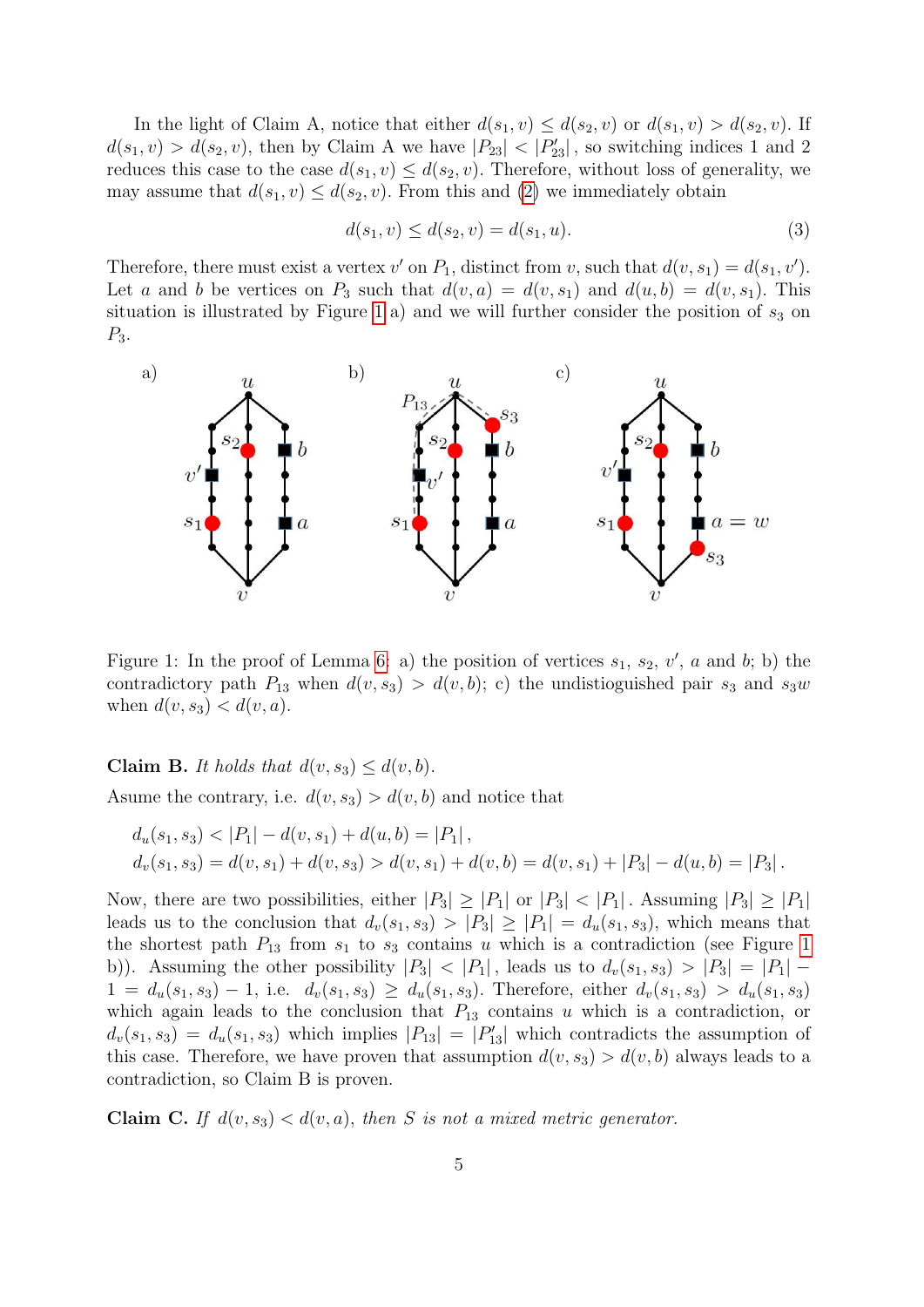Assume  $d(v, s_3) < d(v, a)$  and let w denote the neighbor of  $s_3$  such that  $d(w, v) > d(s_3, v)$ as is illustrated by Figure [1](#page-4-0) c). Let  $x = s_3$  and  $x' = s_3w$  and notice that x and x' are not distinguished by  $s_3$ . To prove that x and x' are not distinguished by  $s_2$  either, recall that the vertex a was chosen so that  $d(v, a) = d(v, s_1) = d(u, s_2)$ . Having that in mind, notice that

$$
d_u(w, s_2) \ge d(a, u) + d(u, s_2) = |P_3| - d(a, v) + d(u, s_2) = |P_3|,
$$
  

$$
d_v(w, s_2) \le d(a, v) + d(v, s_2) = d(a, v) + |P_2| - d(u, s_2) = |P_2|,
$$

so we have

$$
d_v(w, s_2) - d_u(w, s_2) \le |P_2| - |P_3| \le 1.
$$

If  $d_v(w, s_2) - d_u(w, s_2) \leq 0$  then the shortest path from both x and x' to  $s_2$  leads through v, so they are not distinguished by s<sub>2</sub>. Otherwise, if  $d_v(w, s_2) - d_u(w, s_2) = 1$ , that implies  $d_u(w, s_2) < d_v(w, s_2)$  and  $d_v(s_3, s_2) + 1 = d_u(s_3, s_2)$ , from which we further obtain

$$
d(x', s_2) = d(w, s_2) = d_u(w, s_2)
$$
  

$$
d(x, s_2) = d(s_3, s_2) = d_v(s_3, s_2) = d_v(w, s_2) - 1 = d_u(w, s_2)
$$

so x and x' are again not distinguished by  $s_2$ . The inequality [\(3\)](#page-4-1) now implies that x and  $x'$  are not distinguished by  $s_1$  either. We conclude that x and  $x'$  are not distinguished by S, so the claim is established.

Given Claims B and C, the only remaining possibility is  $d(v, a) \leq d(v, s_3) \leq d(v, b)$ . Recall that  $|P_1| = |P_2|$  and let  $|P_3| = |P_1| + r$  where the fact that G is balanced implies that r can take only values  $-1, 0, 1$ . Let us further denote

$$
q = \frac{d(v', u) + d(u, s_3) - d(v, s_3)}{2} = \frac{2|P_1| - 2d(v, s_1) + r - 2d(v, s_3)}{2}.
$$
 (4)

Notice that the second expression for q in [\(4\)](#page-5-0) implies that q is integer if and only if  $r = 0$ . We also want to use the first expression for q in [\(4\)](#page-5-0) to derive a bound on  $d(v', u)$  from it. For that purpose notice that

$$
d(u, s_3) - d(v, s_3) = |P_3| - 2d(s_3, v) = |P_1| + r - 2d(v, a) - 2d(s_3, a)
$$
  
\n
$$
\leq |P_1| + r - 2d(v, a) = |P_1| + r - 2d(v, s_1) = d(v', u) + r
$$

with equality holding if and only if  $d(s_3, a) = 0$ . Plugging this in [\(4\)](#page-5-0) yields

<span id="page-5-0"></span>
$$
q \le \frac{d(v',u) + d(v',u) + r}{2}
$$

which further implies  $d(v', u) \geq q - \frac{r}{2}$  $\frac{r}{2}$ . Let w be the vertex from  $P_1[v', u]$  such that  $d(v', w) = [q]$ . Notice that such a vertex w must exist on  $P_1$  because the fact that q is integer only for  $r = 0$  implies

$$
d(v', w) = \lfloor q \rfloor \leq q - \frac{r}{2} \leq d(v', u).
$$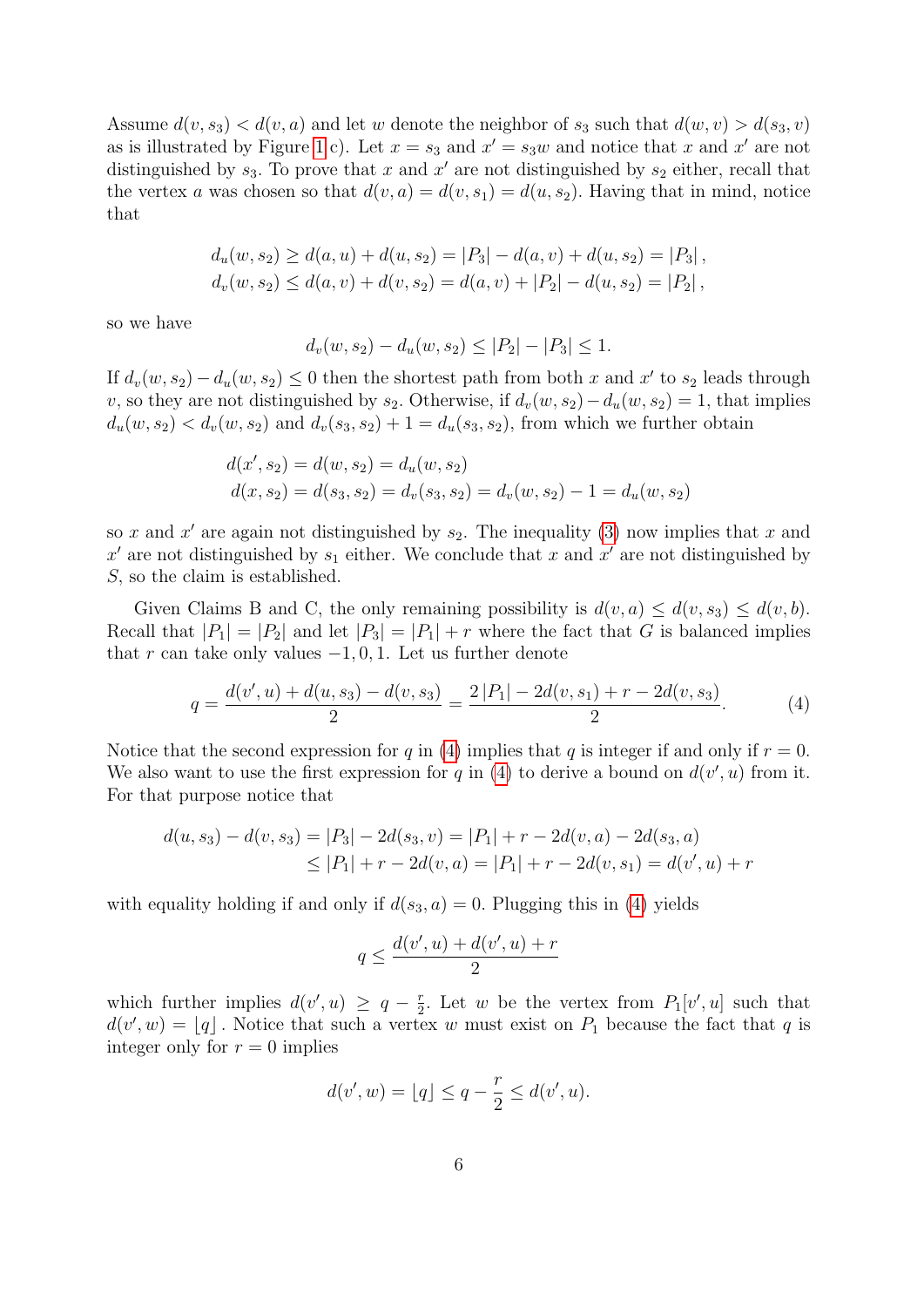Moreover, notice that in the case when  $r = -1$  even stricter upper bound for  $d(v', w)$ holds, i.e.  $d(v', w) \leq q - \frac{r}{2} - 1 \leq d(v', u) - 1$ . Now, let w' be the vertex on  $P_2$  such that  $d(w', v) = \lfloor q \rfloor.$ 

Claim D. It holds that  $d_u(w, s_3) < d_v(w, s_3)$ .

Notice that

$$
d_u(w, s_3) = d(w, u) + d(u, s_3) = d(v', u) - d(w, v') + d(u, s_3),
$$
  

$$
d_v(w, s_3) = d(w, v') + 2(v, s_1) + d(v, s_3).
$$

Therefore, we have

$$
d_u(w, s_3) - d_v(w, s_3) = d(v', u) - 2d(w, v') + d(u, s_3) - 2(v, s_1) - d(v, s_3).
$$

Now the fact that  $d(v', w) = |q|$  and the definition of q further imply

$$
d_u(w, s_3) - d_v(w, s_3) = -2 \lfloor q \rfloor - 2(v, s_1) + 2q < 0
$$

which concludes the proof of Claim D.

Claim E. It holds that  $d_v(w', s_3) < d_u(w', s_3)$ .

Notice that

$$
d_v(w', s_3) = d(w', v) + d(v, s_3) = \lfloor q \rfloor + d(v, s_3),
$$
  

$$
d_u(w', s_3) = d(w', u) + d(u, s_3) = |P_2| - \lfloor q \rfloor + d(u, s_3).
$$

Therefore, having in mind that  $|P_2| = |P_1|$  we further have

$$
d_v(w', s_3) - d_u(w', s_3) = 2|q| + d(v, s_3) - |P_1| - d(u, s_3) =
$$
  
= 2|q| + d(v, s\_3) - d(v', u) - 2d(v, s\_1) - d(u, s\_3)

from which, given the definition of  $q$ , we obtain

$$
d_v(w', s_3) - d_u(w', s_3) = 2\lfloor q \rfloor - 2d(v, s_1) - 2q < 0
$$

which proves Claim E.

Now we distinguish the following three subcases with respect to the value of r.

Subcase 3.a:  $r = -1$ . Recall that in this case  $d(v', w) \leq d(v', u) - 1$ , which implies  $w \neq u$ , so there exists a neighbor z of the vertex w on  $P_1$ , which is further from  $s_1$  than w. Also, let z' be the neighbor of w' on  $P_2$  which is further from v than w'. We want to prove that the edges  $x = wz$  and  $x' = w'z'$  are not distinguished by S, see Figure [2](#page-7-0) a) for illustration. First note that

$$
d(x,s_1) - d(x',s_1) = \lfloor q \rfloor + d(v',s_1) - (\lfloor q \rfloor + d(v,s_1)) = 0
$$

which implies that  $s_1$  does not distinguish x and x'. Since  $s_1$  and  $s_2$  are an antipodal pair of vertices on the even cycle  $C_{12}$ , if  $s_1$  does not distinguish x and x' then  $s_2$  does not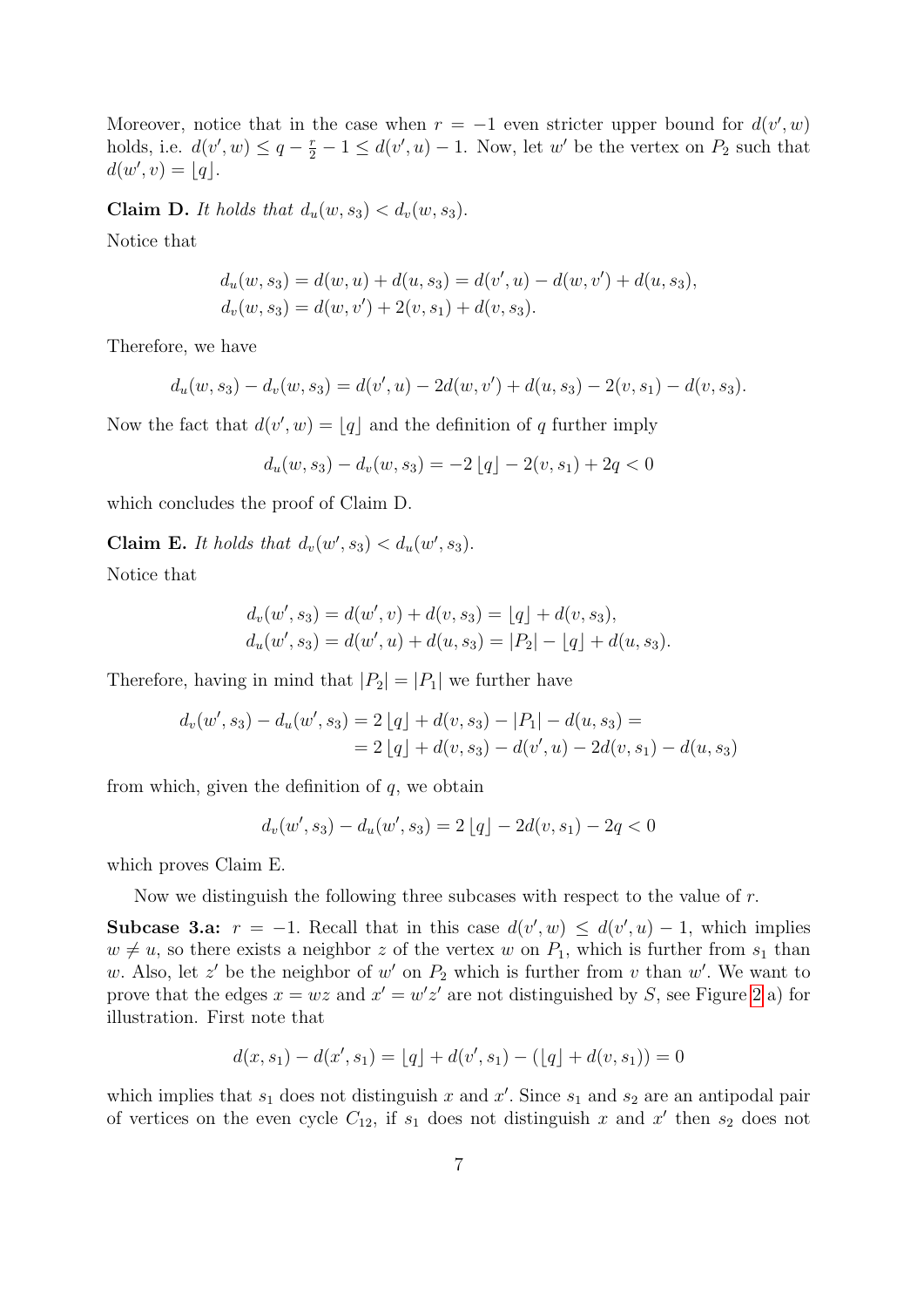distinguish them either. The only remaining possibility is for  $s_3$  to distinguish x and  $x'$ , but Claims D and E here imply

$$
d(x, s_3) - d(x', s_3) = d(v', u) - \lfloor q \rfloor - 1 + d(u, s_3) - (\lfloor q \rfloor + d(v, s_3)),
$$

where the definition of  $q$  further implies

$$
d(x, s_3) - d(x', s_3) = -2 \lfloor q \rfloor - 1 + 2q = 0
$$

from which we conclude that  $s_3$  does not distinguish x and x' either. Therefore, x and x' are not distinguished by  $S$ , which means that  $S$  cannot be a mixed metric generator.



<span id="page-7-0"></span>Figure 2: With the proof of Lemma [6,](#page-2-0) the undistinguished pair x and x' when  $d(v, a) \leq$  $d(v, s_3) \leq d(v, b)$  and a)  $r = -1$ ; b)  $r = 0$ ; c)  $r = 1$ .

**Subcase 3.b:**  $r = 0$ . In this subcase vertices  $x = w$  and  $x' = w'$  are not distinguished by S (see Figure [2](#page-7-0) b)), which is shown similarly as in Subcase 2.a, so S cannot be a mixed metric generator.

**Subcase 3.c:**  $r = 1$ . In this subcase notice that  $w = u$  if and only if  $d(s_3, a) = 0$ , i.e.  $s_3 = a$ . When  $s_3 = a$  then  $x = s_3$  and  $x' = s_3z$  are not distinguished by S, so we may assume  $s_3 \neq a$  which implies  $w \neq u$ , so there is a neighbor z of w on  $P_1$  further from  $s_1$ than w. Now, let z' be the neighbor of w' on  $P_2$  which is further from v than w'. Then  $x = wz$  and  $x' = w'z'$  are not distinguished by S (see Figure [2](#page-7-0) c)), which is shown by a similar calculation as in Subcase 3.a.

We will use Lemma [6](#page-2-0) to prove the exact value of the mixed metric dimension of balanced Theta graphs.

<span id="page-7-1"></span>**Theorem 7** If G is a balanced Theta graph, then  $\text{mdim}(G) = 4$ .

**Proof.** Let u and v be the two vertices in G of degree 3 and let w and z be two neighbors of v. We want to prove that  $S = \{u, v, w, z\}$  is a mixed metric generator. Let x and x' be a pair of elements from  $V(G) \cup E(G)$ . Let  $P_1$ ,  $P_2$  and  $P_3$  be the three distinct paths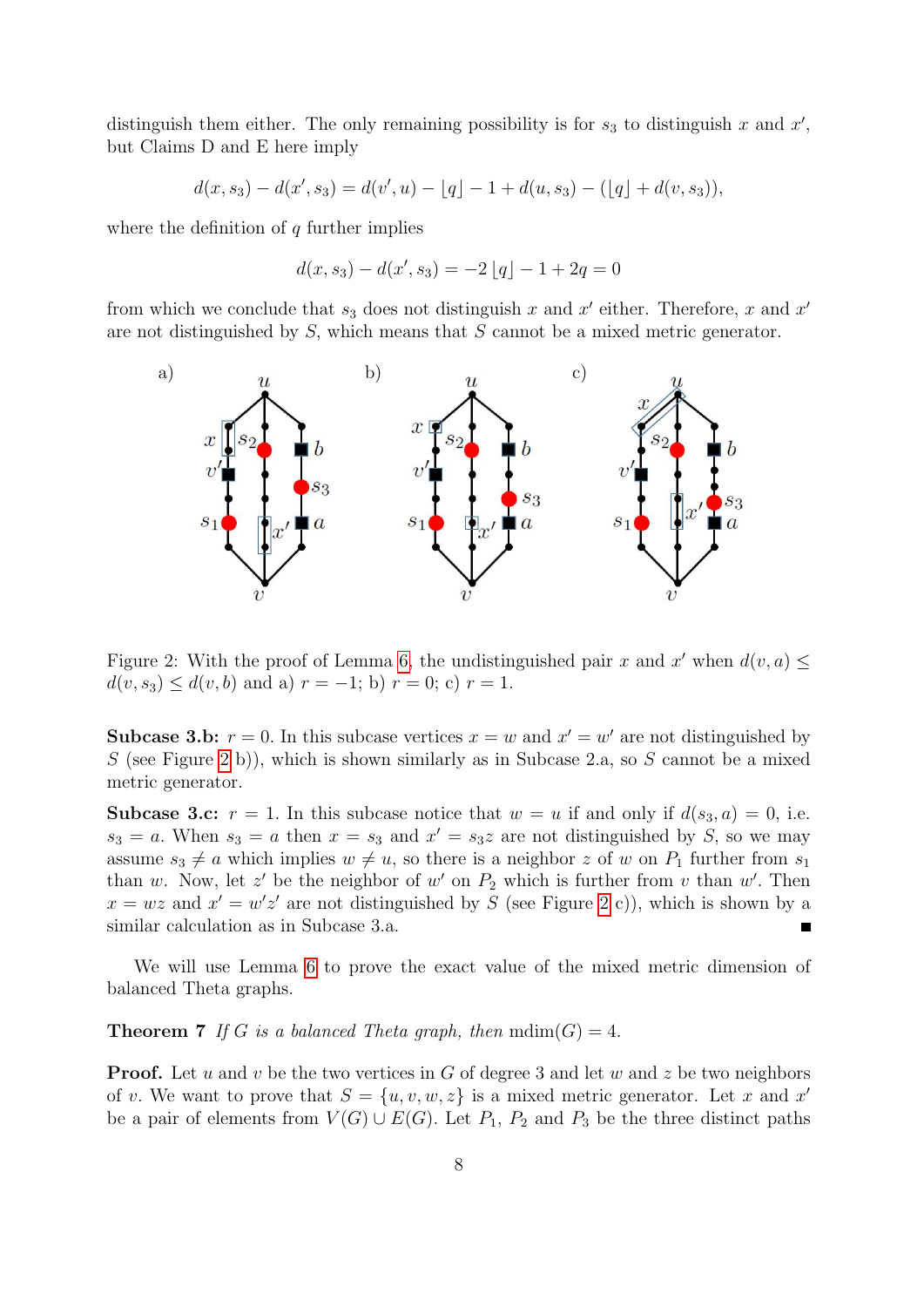connecting vertices u and v in G. If x and x' belong to a same path  $P_i$  then they are certainly distinguished by  $u \in S$  or by  $v \in S$ . Assume therefore that x belongs to  $P_i$  and x' belongs to  $P_j$  where  $i \neq j$ . If x and x' are distinguished by u or v, then the proof is done, so we may assume that they are not distinguished by either u or v. If  $C_{ij}$  is even, this implies  $x$  and  $x'$  are a pair of vertices or a pair of edges, while in the case of odd cycle  $C_{ij}$  the pair x and x' must be a mixed pair consisting of a vertex and an edge. Notice that at least one of the paths  $P_i$  and  $P_j$  must contain at least one more vertex from S besides u and v, say  $P_i$  contains w. Then w certainly distinguishes x and x', so we proved that S is a mixed metric generator in G which implies  $\text{mdim}(G) \leq 4$ .

To conclude the proof, we still need to prove that any set S with  $|S| < 4$  cannot be a mixed metric generator. Asume first that both u and v are contained in S, then  $|S| < 4$ implies that two of the paths  $P_1$ ,  $P_2$  and  $P_3$  do not share an internal vertex with S, say  $P_i$ and  $P_j$ . Let  $u_i$  and  $u_j$  be the neigbors of vertex u on paths  $P_i$  and  $P_j$  respectively. If  $P_i$ and  $P_i$  are of the same length, then  $u_i$  and  $u_j$  are not distinguished by S, so S cannot be a mixed metric generator. If  $P_i$  and  $P_j$  are not of the same length, say  $|P_i| < |P_j|$ , then the fact that G is balanced implies  $|P_i| = |P_j| - 1$ , but this further implies u and  $uu_j$  are not distinguished by S.

Assume now that precisely one of the vertices u and v is contained in  $S$ , say u. This implies that there is a path  $P_i$  in G which does not share any other vertex with S besides u. Denote by  $u_i$  the neighbor of u on  $P_i$ . Since G is a balanced Theta graph it holds that  $d(u_i, w) \ge d(u, w)$  for every internal vertex w from the path  $P_j$ ,  $j \ne i$ . Therefore, u and  $uu_i$  are not distinguished by S.

Finaly, assume that neither u nor v are contained in S. If there is a path  $P_i$  which does not share an internal vertex with  $S$ , then u and  $uu_i$  are obviously not distinguished by S. Assume therefore that each path  $P_i$  shares at least one internal vertex with S, which together with the fact  $|S| < 4$  further implies  $|S| = 3$  and each  $P_i$  shares precisely one internal vertex with  $S$ . But then Lemma [6](#page-2-0) implies  $S$  cannot be a mixed metric generator and the proof is established.

Since  $c(G) = 2$  and  $L_1(G) = 0$  holds for any Theta graph G, Theorem [7](#page-7-1) immediately yields the following corollary.

**Corollary 8** For a balanced Theta graph G, it holds that  $\text{mdim}(G) = L_1(G) + 2c(G)$ .

This result implies that Conjecture [3](#page-1-3) holds for balanced Theta graphs, moreover it holds with equality in  $(1)$ .

#### 4 Unbalanced Theta graphs

To complete the results we will now prove that Conjecture [3](#page-1-3) holds also for unbalanced Theta graphs, but for them the equality in [\(1\)](#page-1-2) does not hold.

<span id="page-8-0"></span>**Lemma 9** Let G be an unbalanced Theta graph, then  $\text{mdim}(G) \leq 3$ .

**Proof.** Let u and v be the two vertices of degree 3 in G and let  $P_1$ ,  $P_2$  and  $P_3$  be three distinct paths in  $G$  connecting vertices  $u$  and  $v$ , where without loss of generality we may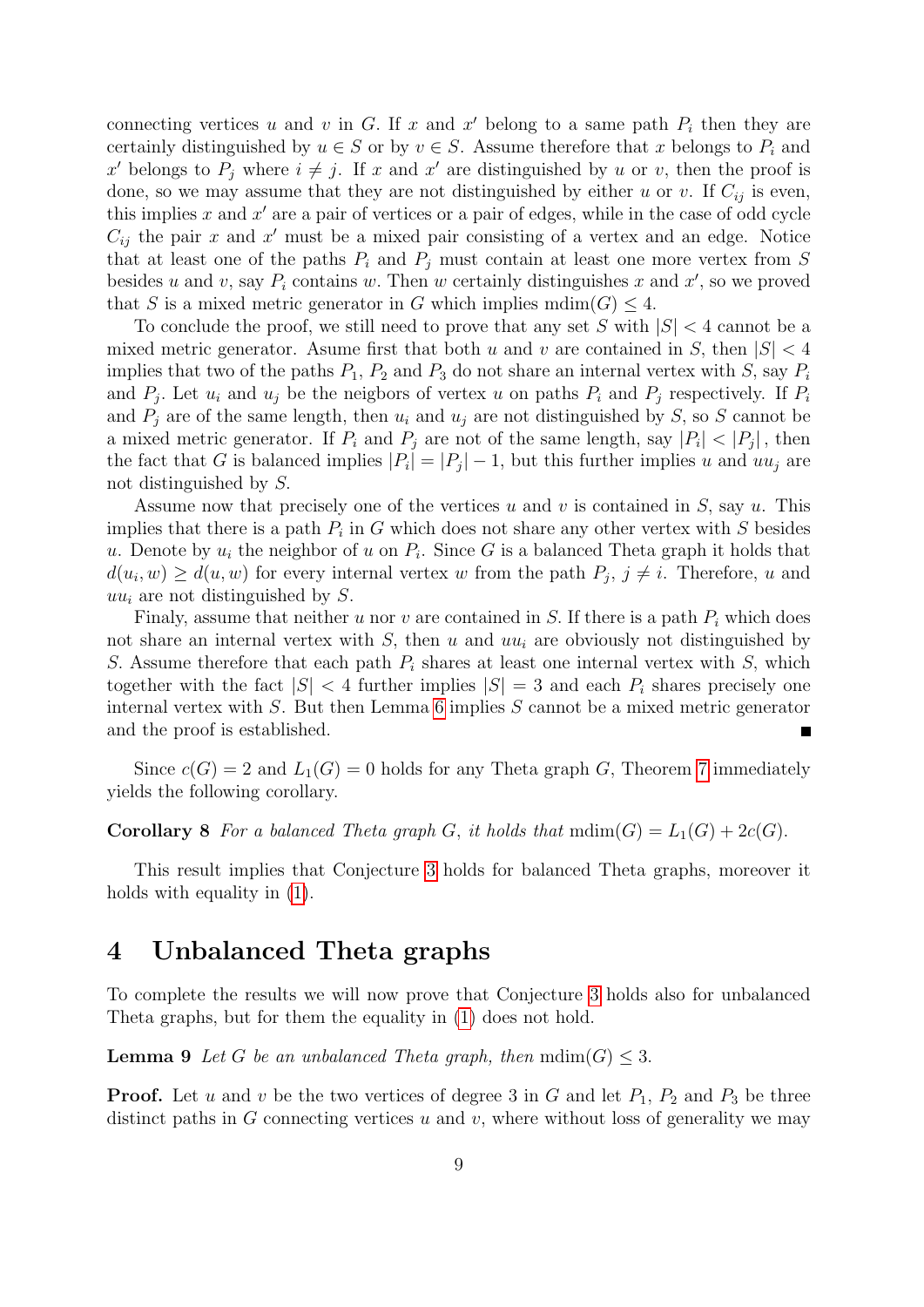assume that  $|P_1| \leq |P_2| \leq |P_3|$ . Since G is an unbalanced Theta graph, it follows that  $|P_3| - |P_1| \geq 2$ . By  $C_{ij}$  we denote the cycle induced by paths  $P_i$  and  $P_j$ . Let us now consider the cycle  $C_{13}$  and vertices u and v which belong to it. If the cycle  $C_{13}$  is even, then each of the two vertices u and v has precisely one antipodal vertex on  $C_{13}$ . On the other hand, if  $C_{13}$  is an odd cycle, then vertices u and v each have precisely two antipodal vertices.

Let us denote antipodal vertices of u on  $C_{13}$  by  $a_u$  and  $a'_u$  (where we assume  $a_u = a'_u$ when  $C_{13}$  is an even cycle) and by  $a_v$  and  $a'_v$  the two antipodals of the vertex v. We may asume that the pair of antipodal vertices  $a_u$  and  $a'_u$  are denoted so that  $d(v, a_u) \leq d(v, a'_u)$ . Similarly, we denote vertices  $a_v$  and  $a'_v$  so that the inequality  $d(u, a_v) \leq d(u, a'_v)$  holds. From  $|P_3| - |P_1| \ge 2$  it follows that all of the vertices  $a_u, a'_u, a_v, a'_v$  belong to  $P_3$ , where  $a_u$  and  $a'_u$  are distinct from v and, similarly  $a_v$  and  $a'_v$  are distinct from u. Further, let w be a vertex from the path  $P_2$  such that distance from w to vertices u and v differs by at most one (i.e.  $w$  is the middle or "almost middle" vertex of the path  $P_2$ ). Finally, we define the set  $S = \{a_u, a_v, w\}$  for which we will prove that it is a mixed metric generator in  $G$ . All these vertices and the set  $S$  are illustrated by Figure [3.](#page-9-0)



<span id="page-9-0"></span>Figure 3: In the proof of Lemma [9,](#page-8-0) the position of vertices  $w, a_u, a'_u, a_v, a'_v$  and the mixed metric generator  $S = \{w, a_u, a_v\}$  in the case when both  $P_2$  and  $C_{13}$  are: a) of even length, b) of odd length.

In order to prove that  $S$  is a mixed metric generator, let  $x$  and  $x'$  be a pair of elements from the set  $V(G) \cup E(G)$ . We distinguish the following three cases regarding the position of  $x$  and  $x'$  in  $G$ .

**Case 1:** Both x and x' belong to  $C_{13}$ . Notice that there are two subpaths of  $C_{13}$  which connect vertices  $a_u$  and  $a_v$ , one of them is  $P_3[a_u, a_v]$ , the other is  $C_{13} - P_3(a_u, a_v)$ . If x and x' belong to different subpaths of  $C_{13}$  connecting  $a_u$  and  $a_v$ , since  $a_u$  and  $a_v$  is not an antipodal pair on  $C_{13}$ , it follows that x and x' are distinguished by  $a_u$  or  $a_v$ . If both x and x' belong to  $P_3[a_u, a_v]$ , they are distinguished by  $a_u$  or  $a_v$  according to Observation [5.](#page-2-1) The only remaining possibility is that both x and x' belong to  $C_{13} - P_3(a_u, a_v)$ . Here we distinguish several further possibilities. If  $x$  or  $x'$  is an internal vertex or an edge from  $P_1$ , then x and x' are distinguished by  $a_u$  or  $a_v$ . Similarly, if one from the pair x and x'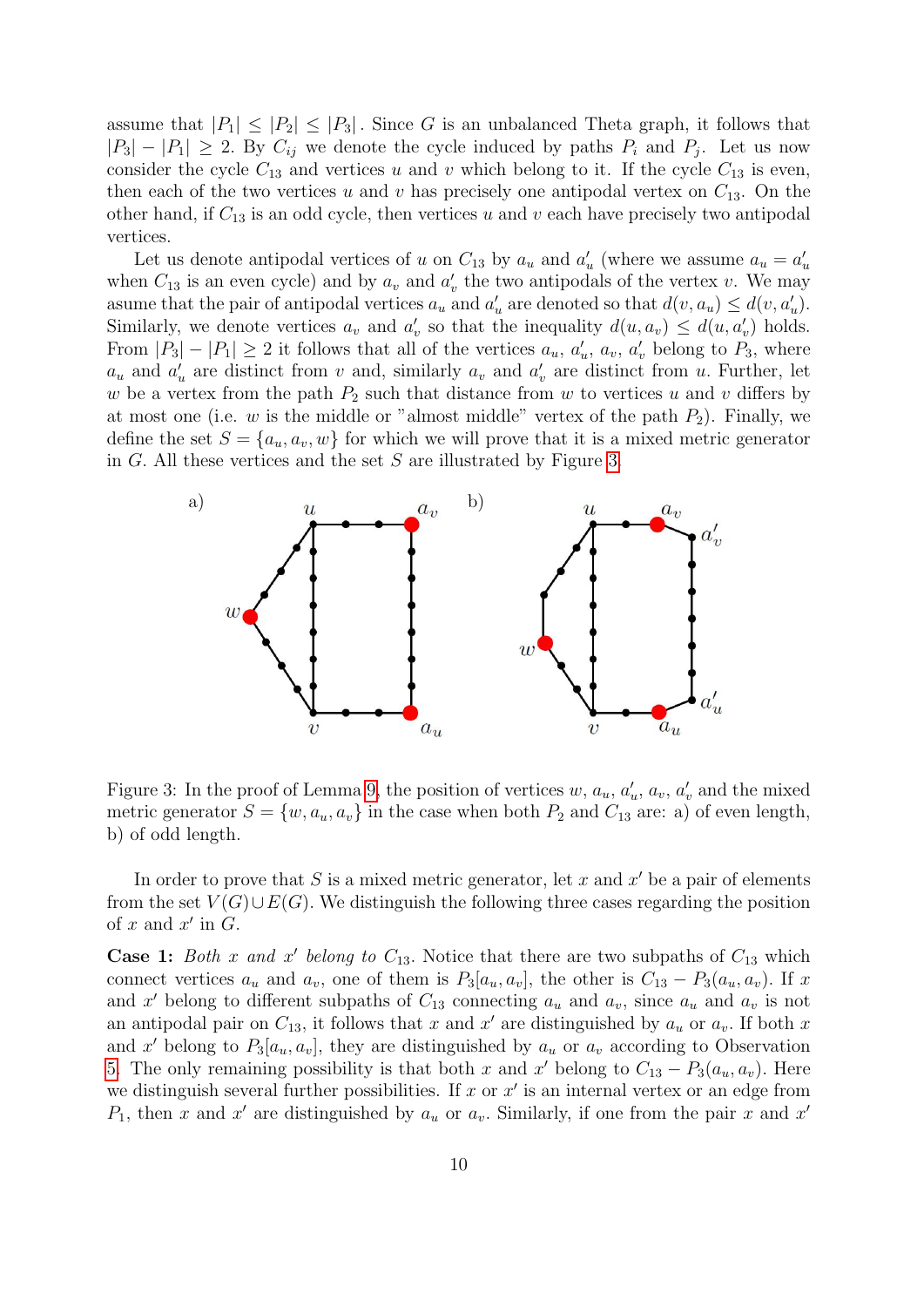belongs to  $P_3[u, a_v]$  and the other to  $P_3[v, a_u]$ , then again x and x' are distinguished by  $a_u$  or  $a_v$ . Now, if both x and x' belong to  $P_3[u, a_v]$  they are enclosed by  $a_v$  and w, so they are distinguished by  $S$  according to Observation [5.](#page-2-1) Finally, if both  $x$  and  $x'$  belong to  $P_3[v, a_u]$ , they are enclosed by  $a_u$  and w, so Observation [5](#page-2-1) again implies x and x' are distinguished by S.

**Case 2:** Both x and x' belong to  $P_2$ . Notice that if both x and x' belong to  $P_2[u, w]$ , or they both belong to  $P_2[v, w]$ , then x and x' are enclosed by  $a_v$  and w in the first case and by  $a_u$  and w in the second case, either way they are S-enclosed and therefore distinguished by S according to Observation [5.](#page-2-1) The only remaining possibility is when they belong to different sides of w, say x belongs to  $P_2[u, w]$  and x' belongs to  $P_2[v, w]$ , with both x and  $x'$  being distinct from w. In this case if x and  $x'$  are not distinguished by w, this implies that  $|d(x, u) - d(x', v)| \leq 2$  where without loss of generality we may assume  $d(x, u) \leq d(x', v)$ , i.e.  $0 \leq d(x', v) - d(x, u) = \Delta$  where  $\Delta \leq 2$ . If the shortest path from x to  $a_u$  leads through w, then x and x' are distinguished by  $a_u$  according to Observation [5.](#page-2-1) The similar argument holds when the shortest path from  $x'$  to  $a_v$  leads through w. So, let us assume the opposite, i.e. that the shortest path from x to  $a_u$  and from x' to  $a_v$  leads through  $P_1$ . Notice that if  $C_{13}$  is even, then there is a shortest path which leads both through  $P_1$  and another one through  $P_3$ . And if  $C_{13}$  is odd, then there is only one which leads only through  $P_1$ . Hence, we have

$$
d(x, a_u) = d(x, u) + |P_1| + d(v, a_u) = d(x', v) - \Delta + |P_1| + d(v, a_u) =
$$
  
=  $d(x', a_u) - \Delta + |P_1|$ .

Therefore, x and x' are not distinguished by  $a_u$  only when  $|P_1| = \Delta$ . But in that case we have

$$
d(x', a_v) = d(x', v) + |P_1| + d(u, a_v) = d(x, u) + \Delta + |P_1| + d(u, a_v) =
$$
  
=  $d(x, a_v) + 2 |P_1| > d(x, a_v),$ 

so x and x' are distinguished by  $a_v \in S$  and we are finished.

Case 3: x belongs to  $P_2$  and x' belongs to  $C_{13}$ . Recall that w is the middle (or "almost" middle) vertex of the path  $P_2$ , where without the loss of generality we may assume  $d(w, u) \geq d(w, v)$ . Denote by  $u_i$  the neighbor of u on the path  $P_i$  and by  $v_i$  the neighbor of v on the path  $P_i$ . Now, when  $P_2$  is of even length, then x and x' are not distinguished by w only if  $x \in \{u, v\}$  and  $x' \in \{u, v, uu_1, uu_3, vv_1, vv_3\}$ . But, since both u and v belong also to  $C_{13}$ , this means x belongs also to  $C_{13}$ , so this case reduces to Case 1. Assume, therefore, that the length of  $P_2$  is odd. Recall that in this case  $d(w, u) > d(w, v)$ . Notice that x and x' are not distinguished by w only if  $x \in \{u_2, u_2u\}$  and  $x' \in \{v, vv_1, vv_3\}$ . Also, notice that there certainly exists a shortest path from  $x$  to  $a<sub>u</sub>$  which leads through  $v$  (if there is a shortest path from x to  $a_u$  which leads through  $P_3$ , then  $C_{13}$  is even and there is also a shortest path which leads through  $P_1$ , so the claim holds). Finally, notice that  $d(x, a_u) > d(v, a_u)$ . On the other hand it obviously holds that  $d(x', a_u) \leq d(v, a_u)$ . We conclude that  $d(x, a_u) > d(x', a_u)$ , which implies that x and x' are distinguished by S.

We have established that any  $x$  and  $x'$  are distinguished by  $S$ , so  $S$  is a mixed metric generator. Since  $|S| = 3$ , this implies  $\text{mdim}(G) \leq 3$ .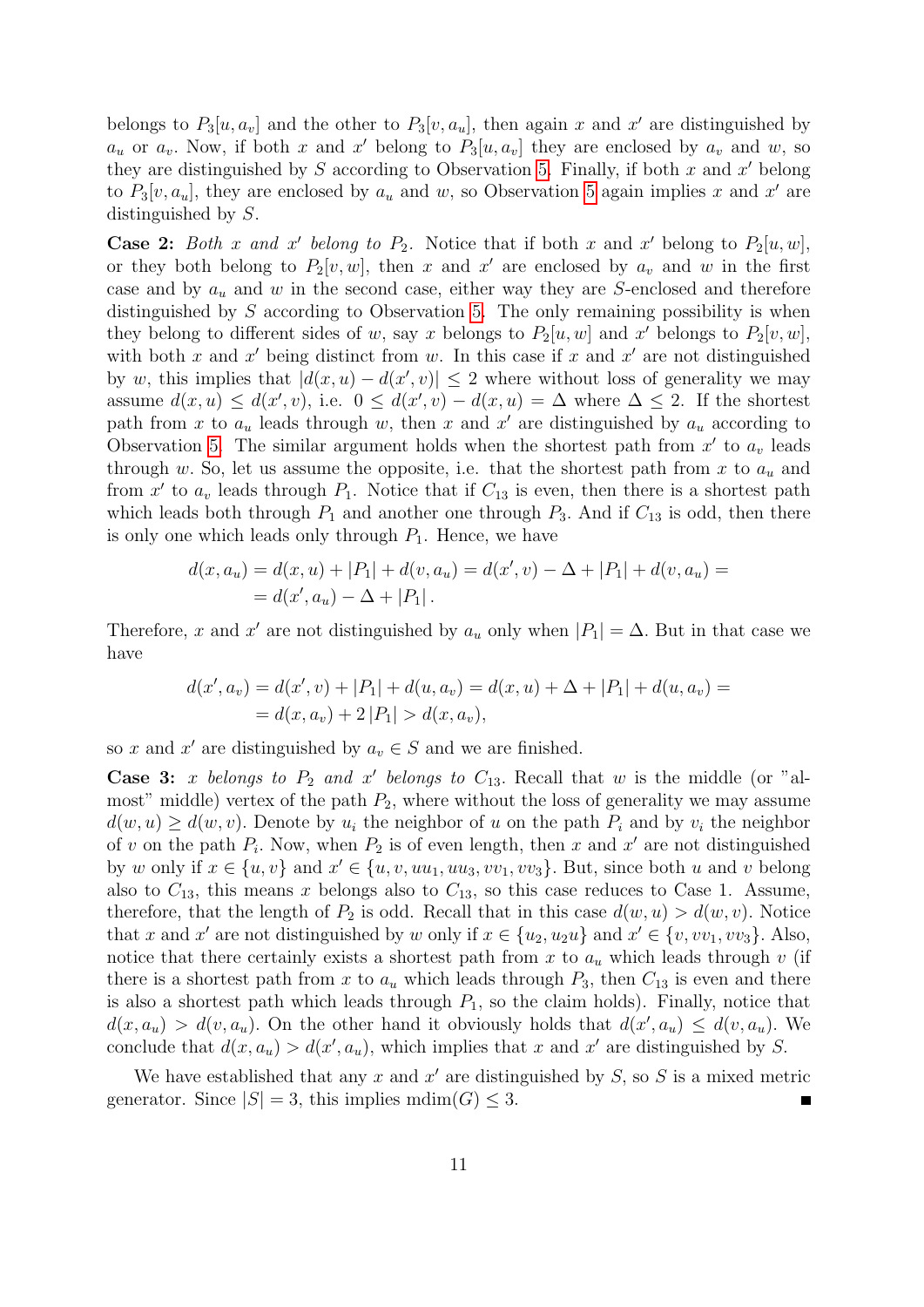#### **Theorem 10** If G is an unbalanced Theta graph, then  $\text{mdim}(G) = 3$ .

**Proof.** Given the result from Lemma [9,](#page-8-0) it is sufficient to prove that a set  $S \subseteq V(G)$  such that  $|S| = 2$  cannot be a mixed metric generator. We use the same notation as before, i.e.  $P_1$ ,  $P_2$  and  $P_3$  are the three paths connecting vertices u and v of degree 3 in G denoted so that  $|P_1| \leq |P_2| \leq |P_3|$ . By  $C_{ij}$  we denote the cycle induced by paths  $P_i$  and  $P_j$ . Let us further denote by  $s_1$  and  $s_2$  the only pair of elements from S.

Assume first that both  $s_1$  and  $s_2$  belong to  $C_{12}$ . As the mixed metric dimension of any cycle equals three, it follows that S is not a mixed metric generator in  $C_{12}$ . Since  $C_{12}$  is an isometric subgraph of G it follows that S cannot be a mixed metric generator in G either. The similar argument holds when both  $s_1$  and  $s_2$  belong to  $C_{13}$ . The only remaining possibility is that  $s_1$  belongs to  $P_2$  and  $s_2$  belongs to  $P_3$ . Notice that both  $s_1$ and  $s_2$  in this case must be of degree two, otherwise the pair  $s_1$  and  $s_2$  would belong to  $C_{12}$  or  $C_{13}$  and the case would reduce to the already proven cases. Let w and z be two neighbors of  $s_1$ . There are only two possibilities with respect to the distances from w and z to  $s_2$ , it is either  $d(w, s_2) = d(z, s_2)$  or  $d(w, s_2) \neq d(z, s_2)$ . If  $d(w, s_2) = d(z, s_2)$ , then  $ws_2$  and  $zs_2$  are not distinguished by S. On the other hand, if  $d(w, s_2) \neq d(z, s_2)$  we may, without the loss of generality, assume that  $d(w, s_2) < d(z, s_2)$ . But then  $s_2$  and  $s_2z$  are not distinguished by S and we are finished.

As for an unbalanced Theta graph G we have  $L_1(G) = 0$  and  $c(G) = 2$ , we immediately obtain the following result.

**Corollary 11** For an unbalanced Theta graph G it holds that  $\text{mdim}(G) < L_1(G) + 2c(G)$ .

We conclude from this result that Conjecture [3](#page-1-3) holds for the class of unbalanced Theta graphs with the strict inequality in [\(1\)](#page-1-2).

#### 5 Concluding remarks

In [\[12\]](#page-13-0) it was conjectured that  $\text{mdim}(G) \leq L_1(G) + 2c(G)$  for all graphs, where  $c(G)$  is the cyclomatic number and  $L_1(G)$  the number of leaves in a graph G (see Conjecture [3\)](#page-1-3). In this paper we focused our interest on graphs for which the conjecture holds with equality. It was already proven in literature that the equality holds for all trees, even more for all cactus graphs in which every cycle has precisely one vertex of degree  $\geq 3$ . We wanted to find other graphs for which the equality holds. By Proposition [4](#page-2-2) we know that the equality can hold only for graphs with  $\kappa(G) = 1$  or  $\kappa(G) = 2$ . Since all cactus graphs (except a cycle graph) have vertex conectivity equal to 1, this means there were no known graphs with  $\kappa(G) = 2$  for which the equality holds. In this paper we found such a family, i.e. balanced Theta graphs, for which the equality also holds. We further proved that for unbalanced Theta graphs Conjecture [3](#page-1-3) also holds, but with strict inequality in [\(1\)](#page-1-2). The natural question that arises is: Are there any other graphs for which the equality holds? Our investigation of the question leads us to the opinion that there are not, i.e. having in mind that trees are a subclass of cactus graphs we state the following formal conjecture.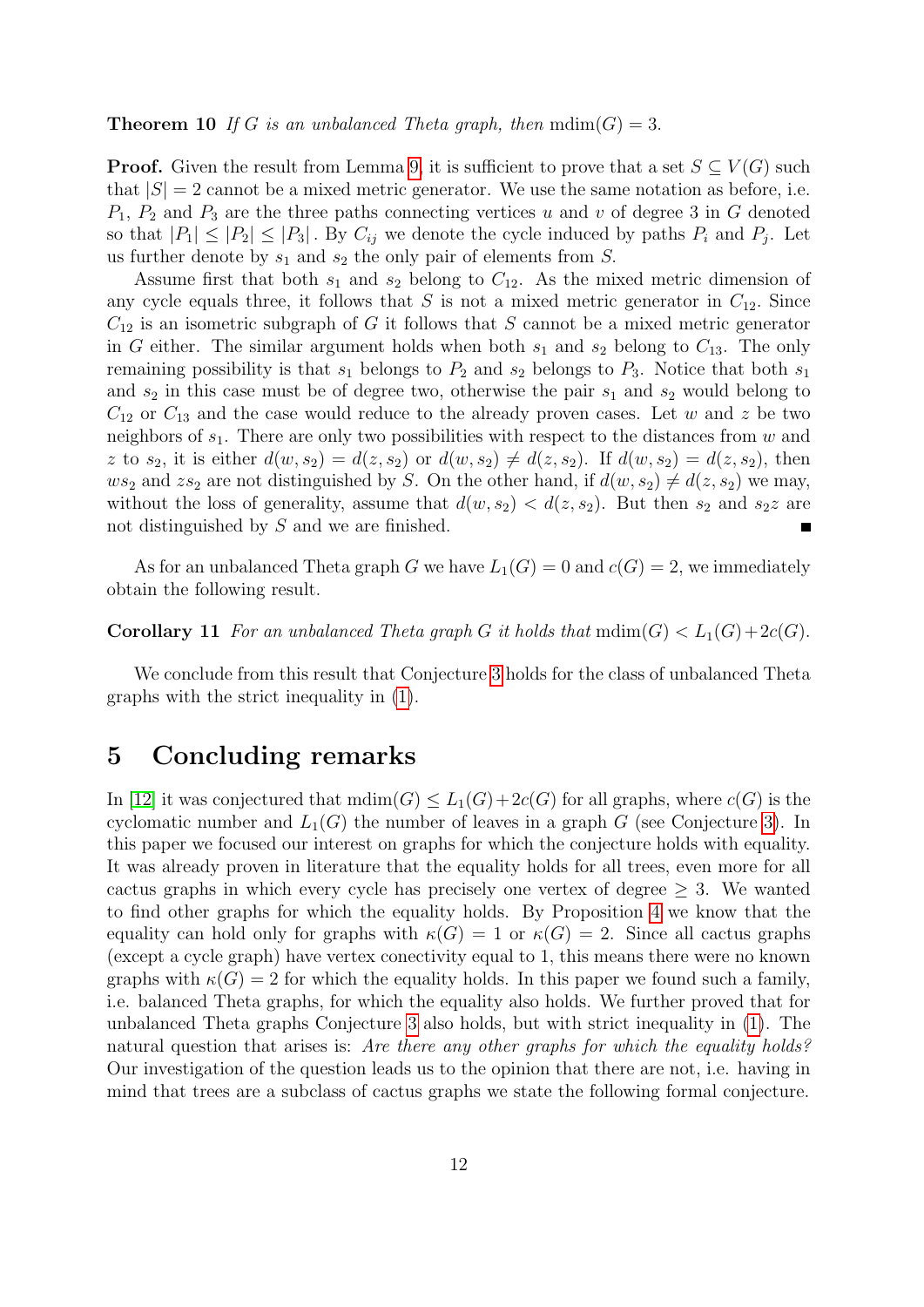**Conjecture 12** For a graph G it holds that  $\text{mdim}(G) = L_1(G) + 2c(G)$  if and only if G is a cactus graph in which every cycle has precisely one vertex of degree  $\geq 3$  or a balanced Theta graph.

Acknowledgements. The authors acknowledge partial support Slovenian research agency ARRS program P1–0383 and ARRS project J1-1692 and also Project KK.01.1.1.02.0027, a project co-financed by the Croatian Government and the European Union through the European Regional Development Fund - the Competitiveness and Cohesion Operational Programme.

### References

- <span id="page-12-1"></span>[1] L. M. Blumenthal, Theory and applications of distance geometry, Oxford University Press, Oxford (1953).
- [2] J. Caceres, C. Hernando, M. Mora, I. M. Pelayo, M. L. Puertas, C. Seara, D. R. Wood, On the metric dimension of Cartesian products of graphs, *SIAM J. Discrete* Math. 21 (2) (2007) 423–441.
- <span id="page-12-0"></span>[3] F. Harary, R. A. Melter, On the metric dimension of a graph, Ars Combin. 2 (1976) 191–195.
- <span id="page-12-6"></span>[4] A. Kelenc, Distance-Based in Variants and Measures in Graphs, PhD thesis, University of Maribor, Faculty of Natural Sciences and Mathematics, 2020.
- <span id="page-12-2"></span>[5] A. Kelenc, N. Tratnik, I. G. Yero, Uniquely identifying the edges of a graph: the edge metric dimension, Discrete Appl. Math. 251 (2018) 204–220.
- <span id="page-12-3"></span>[6] A. Kelenc, D. Kuziak, A. Taranenko, I. G. Yero, Mixed metric dimension of graphs, Appl. Math. Comput. 314 (1) (2017) 42–438.
- [7] S. Khuller, B. Raghavachari, A. Rosenfeld, Landmarks in graphs, Discrete Appl. Math. 70 (1996) 217–229.
- [8] M. Knor, S. Majstorović, A. T. M. Toshi, R. Skrekovski, I. G. Yero, Graphs with the edge metric dimension smaller than the metric dimension, [arXiv:2006.11772](http://arxiv.org/abs/2006.11772) [math.CO]:21 Jun 2020.
- <span id="page-12-4"></span>[9] I. Peterin, I. G. Yero, Edge metric dimension of some graph operations, Bull. Malays. Math. Sci. Soc. 43 (2020) 2465–2477.
- [10] A. Sebő, E. Tannier, On metric generators of graphs, *Math. Oper. Res.* 29 (2) (2004) 383–393.
- <span id="page-12-5"></span>[11] J. Sedlar, R. Skrekovski, Bounds on metric dimensions of graphs with edge disjoint cycles, [arXiv:2010.10326](http://arxiv.org/abs/2010.10326) [math.CO].